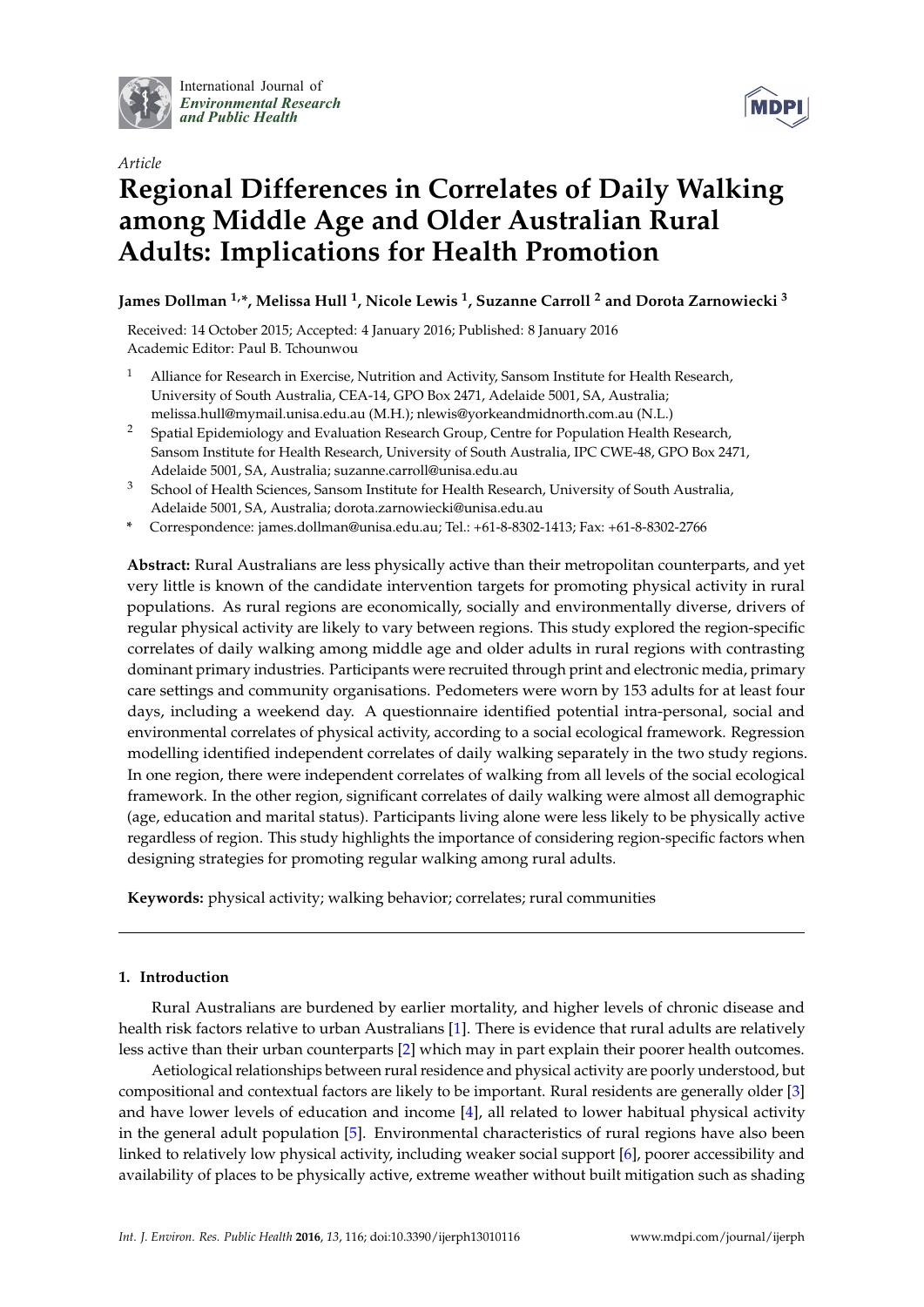and fresh drinking water, heavy vehicle traffic on major roads, low quality footpaths, inadequate street lighting in towns and larger distances to destinations such as shops and services [\[7](#page-7-6)[–11\]](#page-8-0).

Previous studies of rural health and health behaviours have largely adopted a two dimensional perspective (metropolitan *vs.* rural) to examine differences in behaviours or behavioural determinants by location of residence [\[6\]](#page-7-5). These studies have reported "unique" aspects of rurality that should be considered when planning health promotion policies and practices in rural settings.

However, an implicit assumption in these study designs is that rural regions are relatively homogeneous in regard to compositional and contextual influences on health-related behaviours. This assumption disregards inter-region variability in demographic, climatic, geographic and economic factors that can create region-specific settings for health-related behaviours [\[12\]](#page-8-1). For instance, the dominant primary industries of a region impact on factors such as population density and distribution, average age and income, gender roles, physical demands of occupation and daily time use patterns, all of which may impact on physical activity options and preferences in the community.

There is growing support for setting-specific health promotion driven by community development and capacity building based on thorough community consultation [\[13\]](#page-8-2). This approach takes account of important regional differences by allowing responses at all levels of the social ecological framework [\[14\]](#page-8-3) to evolve from planning to action within each regional or neighbourhood milieu. However, to the authors' knowledge, there is no published evidence to support development of physical activity promotion strategies within the context of local rural communities.

Walking is a logical target for physical activity promotion as it is free, readily accessible, not dependent on training or equipment [\[15\]](#page-8-4), and accurately measured using pedometers [\[16\]](#page-8-5). A recent review by Kelly and colleagues [\[15\]](#page-8-4) found that walking markedly reduces all-cause mortality, independent of other physical activity, and that the largest reduction in all-cause mortality is evident among those who move from no walking to some regular walking. Of concern, ongoing health surveillance data reveal that regular walking among South Australian adults is less likely among older adults and those residing in rural and remote regions of the state [\[17\]](#page-8-6).

The aim of this study was to identify correlates of walking, represented by pedometer steps, among insufficiently active middle age and older adult residents of two South Australian rural regions that differ by primary industry profile. By identifying the correlates of walking in separate regions, the study is the first to explore the extent to which physical activity promotion in rural Australia should adopt a community development framework rather than a "one size fits all" approach.

## **2. Experimental Section**

#### *2.1. Recruitment*

This analysis was conducted on baseline data from a six week walking intervention in 2011 among insufficiently active adults in rural South Australia. Participants were men and women from two rural regions, the Riverland and Yorke Peninsula, that differ in terms of dominant primary industries but are matched as closely as possible on demographic profile. The leading primary industry in the Riverland region is irrigated horticulture and viticulture, and includes grape growing, citrus production, beverage manufacturing, and dryland farming (crop and pasture production). The dominant employment sector within the region is fruit and tree nut growing (14.0%) [\[18\]](#page-8-7). The Yorke Peninsula centres on primary production and processing, with major industries including grain and livestock production, fishing and aquaculture, and mining and mineral processing. The dominant employment sector within the region is sheep, beef cattle and grain farming (24.4%) [\[19\]](#page-8-8).

Participants were recruited through local newspaper advertisements, local radio, advertisement in school newsletters and local businesses, sporting and community clubs. Additional face to face recruitment was conducted in local shopping centres. The pool of potential volunteers was screened over the telephone to identify those who were permanent residents of the target regions, over 40 years of age, insufficiently active according to self-report, and free of conditions that would limit engagement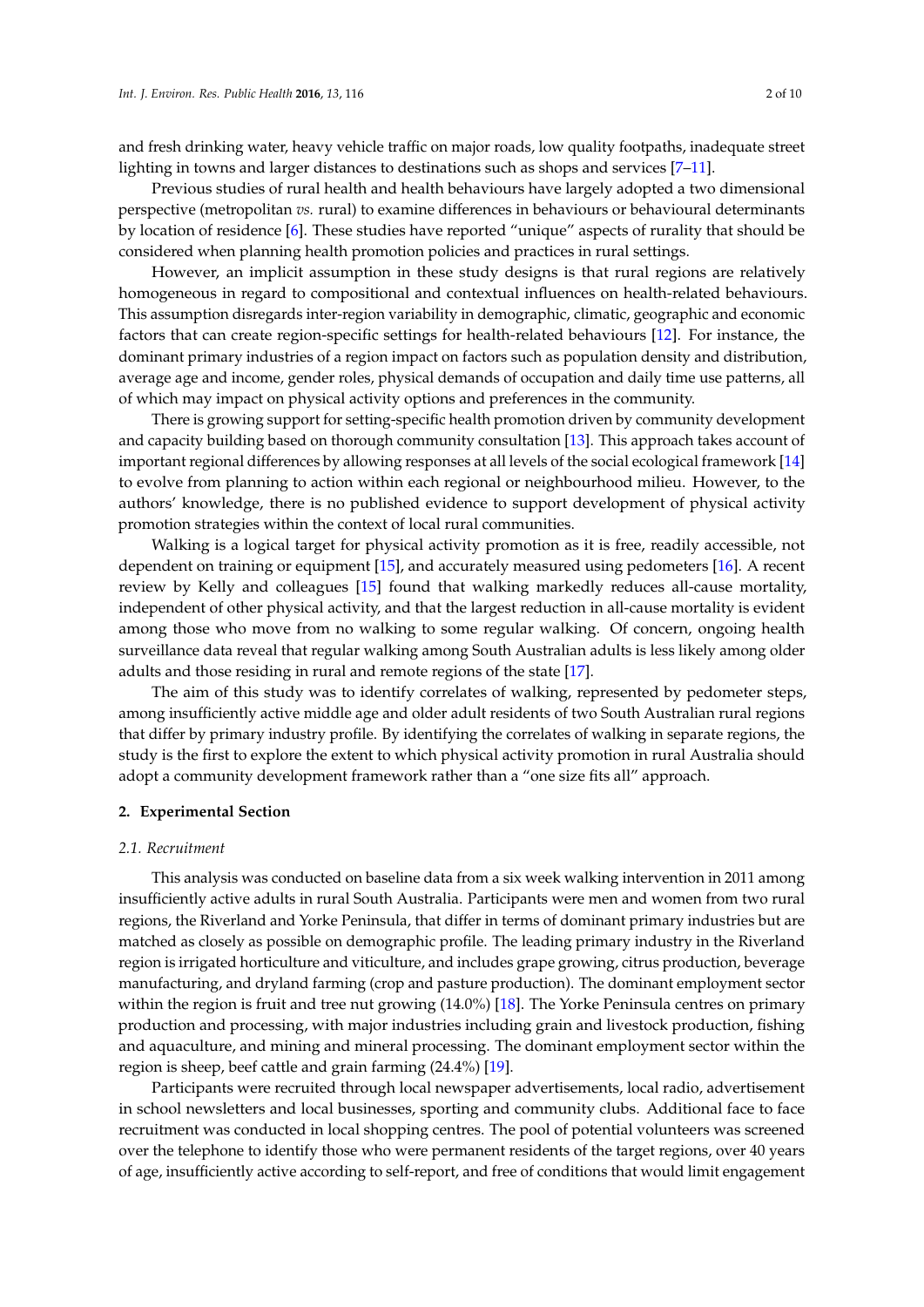in a walking program. This age group was targeted as recent state-wide physical activity surveys have identified lower levels of habitual physical activity among those aged 40 years and older [\[17\]](#page-8-6). The following single item was used to identify current activity levels: "In the past month, on how many days have you done a total of 30 min or more of physical activity, which was enough to raise your breathing rate? This may include sport, exercise, and brisk walking or cycling for recreation or to get to and from places, but should not include housework or physical activity that may be part of your job" [\[20\]](#page-8-9). An open-response scale was used, with valid responses ranging from 0 to 31 days. Based on the extant national guidelines [\[21\]](#page-8-10), responses of less than 20 days were deemed to represent insufficient physical activity (*i.e.*, an average of less than 5 days per week). Eligible participants were further screened using Phase 1 of the Sports Medicine Australia Adult pre-exercise screening tool [\[22\]](#page-8-11) designed for light-moderate physical activity. Those with elevated risk were required to obtain medical clearance before inclusion in the study (*n* = 19). The study protocol was approved by the Human Research Ethics Committee of the University of South Australia (Project number: 0000025069).

## *2.2. Physical Activity; Daily Steps*

At baseline, participants wore a sealed New Lifestyles (NL)  $1000^\circ$  pedometer for seven days, during which they diarised time of pedometer removal on each day. Previous studies have shown that the piezo-electric mechanism of the NL series is superior to spring-levered instruments for accurately recording steps in obese individuals [\[23\]](#page-8-12), of particular relevance to the study population given the disproportionately high rates of adult obesity in rural Australia [\[24\]](#page-8-13). The NL 1000 also has the advantage over other pedometers of storing daily step counts for the previous 7 days, avoiding the burden on participants of logging steps each evening and the potential measurement bias associated with this procedure [\[16\]](#page-8-5). The likelihood of data loss through accidental or deliberate tampering is negligible due to the complex setting sequences of the NL 1000. This was further reduced by sealing the unit. The data were retrieved from the pedometer memory by the research team after the collection of the pedometer from the participants. Daily records were excluded if the pedometer was worn for less than 10 h or <1000 steps were recorded [\[25\]](#page-8-14). There were 216 non-compliant days overall. The average of daily steps was calculated for participants with a minimum of 4 compliant days, including one weekend day, in accord with published recommendations [\[26\]](#page-8-15). For analytical purposes, step categories were formed according to cut-points for healthy adults recommended by Tudor-Locke and Bassett, Jr [\[27\]](#page-8-16): <5000 steps·day $^{-1}$  (inactive); 5000 to 7499 steps·day $^{-1}$  (low active); 7500 to 9999 steps $\cdot$  day $^{-1}$  (somewhat active); 10,000 to 12,499 steps $\cdot$  day $^{-1}$  (active); and >12,500 steps $\cdot$  day $^{-1}$ (highly active).

#### *2.3. Anthropometry*

Weight and stretch stature were measured according to the protocols of the International Society for the Advancement of Kinanthropometry (ISAK) [\[28\]](#page-8-17). Body mass index (BMI) was calculated as weight (kg) divided by stature (m) squared. Weight status was defined as normal (<25 kg·m $^{-2}$ ), overweight (25–29.99 kg $\cdot$  m $^{-2}$ ) and obese ( $\geqslant$ 30 kg $\cdot$  m $^{-2}$ ). There were no underweight participants.

#### *2.4. Correlates Questionnaire*

The questionnaire assessed domains according to the social ecological framework that have demonstrated associations with adult physical activity behaviours [\[14\]](#page-8-3) (see Table [1\)](#page-3-0): demographic; biological; psychological; social; and environmental. Questions used were adopted from existing questionnaires [\[29–](#page-8-18)[35\]](#page-9-0). Response categories for the questionnaire were 5-point Likert scales, with exact options varying between domains. All items were coded positively whereby a higher score indicated a more positive score/higher agreement or confidence. The compiled correlates questionnaire and specific response options used in this study are detailed in Supplementary material.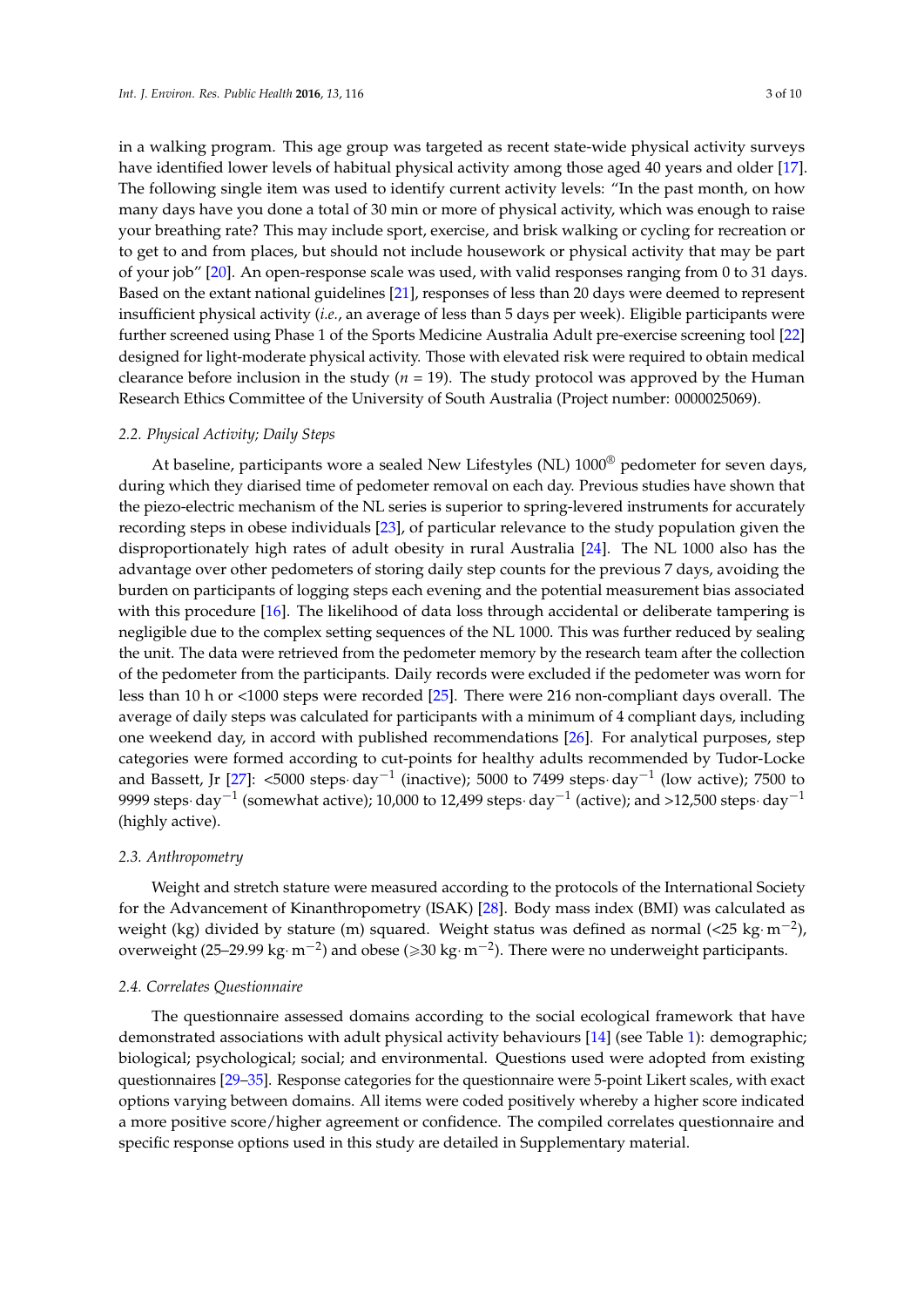Multiple items relating to the same concept (e.g., self-efficacy) were averaged to form a representative score and assessed for internal consistency using the Cronbach  $\alpha$  statistic (Supplementary material). Other single items were entered into models individually.

<span id="page-3-0"></span>

| Variable                                            | Riverland ( $n = 67$ ) | Yorke Peninsula ( $n = 86$ ) |
|-----------------------------------------------------|------------------------|------------------------------|
| Demographics                                        |                        |                              |
| Age (years) #                                       | 60.19(8.80)            | 59.48 (9.02)                 |
| Sex: female $n$ (%)                                 | 39 (58.2)              | 63 (73.3)                    |
| Highest education $n$ (%)                           |                        |                              |
| Some/completed primary school                       | 3(4.5)                 | 2(2.3)                       |
| Some high school                                    | 28 (40.8)              | 35(40.7)                     |
| Completed high school                               | 7(1.5)                 | 9(10.5)                      |
| Trade or diploma                                    | 12 (17.9)              | 15(17.4)                     |
| University degree or higher                         | 14 (20.9)              | 23(25.6)                     |
| Marital status: single $n$ (%)                      | 16(23.9)               | 27(31.4)                     |
| Manage on income <sup>#</sup>                       | 3.66(0.91)             | 3.85(0.87)                   |
| Work status: unemployed/not in labour-force $n$ (%) | 20(29.9)               | 35(40.7)                     |
| BMI $*(kg/m^2)$                                     | 30.89 (5.85)           | 30.59 (4.94)                 |
| Weight category $n$ (%):                            |                        |                              |
| Normal weight $(<25 \text{ kg/m}^2)$                | 7(10.4)                | 8(9.3)                       |
| Overweight/obese( $\geq 25$ kg/m <sup>2</sup> )     | 6(89.6)                | 78 (90.7)                    |
| Physical activity                                   |                        |                              |
| Daily steps <sup>#</sup>                            | 8429.13 (3733.21)      | 7506.47 (2767.71)            |
| Activity category $n$ (%):                          |                        |                              |
| Inactive (<5000 steps)                              | 11(16.4)               | 17 (19.8)                    |
| Low active (5000-7499)                              | 22(32.8)               | 32 (37.2)                    |
| Somewhat active (7500-9999)                         | 14 (20.9)              | 20(23.3)                     |
| Active (10,000-12,499)                              | 10 (14.9)              | 14 (16.3)                    |
| Highly active (>12,500)                             | 10 (19.9)              | 3(3.5)                       |
| Biological                                          |                        |                              |
| General health <sup>#</sup>                         | 2.90(0.89)             | 2.97(0.85)                   |
| Psychological                                       |                        |                              |
| Motivation <sup>#</sup>                             | 3.83(0.55)             | 3.90(0.58)                   |
| Barriers self-efficacy <sup>#</sup>                 | 3.26(1.04)             | 3.03(0.93)                   |
| Relapse self-efficacy <sup>#</sup>                  | 3.20(1.03)             | 3.11(0.85)                   |
| Already active #                                    | 2.82(1.30)             | 2.71(1.10)                   |
| Bullet-proof <sup>#</sup>                           | 1.82(1.07)             | 1.90(0.92)                   |
| Need a health scare <sup>#</sup>                    | 2.39(1.18)             | 2.30(1.15)                   |
| Physical activity important <sup>#</sup>            | 4.29(0.65)             | $4.07(0.72)$ *               |
| Social                                              |                        |                              |
| Others active in neighbourhood #                    | 3.27(1.02)             | 3.27(1.03)                   |
| Need for support <sup>#</sup>                       | 3.52(0.76)             | 3.56(0.84)                   |
| Environmental                                       |                        |                              |
| Pleasant community <sup>#</sup>                     | 1.60(0.87)             | 1.67(0.89)                   |
| Safety <sup>#</sup>                                 | 2.04(1.00)             | 2.21(1.10)                   |
| Walkability <sup>#</sup>                            | 3.51(1.13)             | $3.12(0.87)$ *               |

**Table 1.** Sample descriptive characteristics by region.

Notes:  $* p < 0.05$ ;  $*$  presented as mean (SD); BMI, Body mass index.

## *2.5. Statistical Analyses*

Descriptive statistics are presented as mean  $(\pm$ standard deviation) for continuous variables and frequencies for categorical variables. Participant responses from the two regions were compared on measured variables using *t* tests or Chi square as appropriate. Simple regression models of daily steps explored interactions of region (Riverland *vs*. Yorke Peninsula) with each potential correlate variable in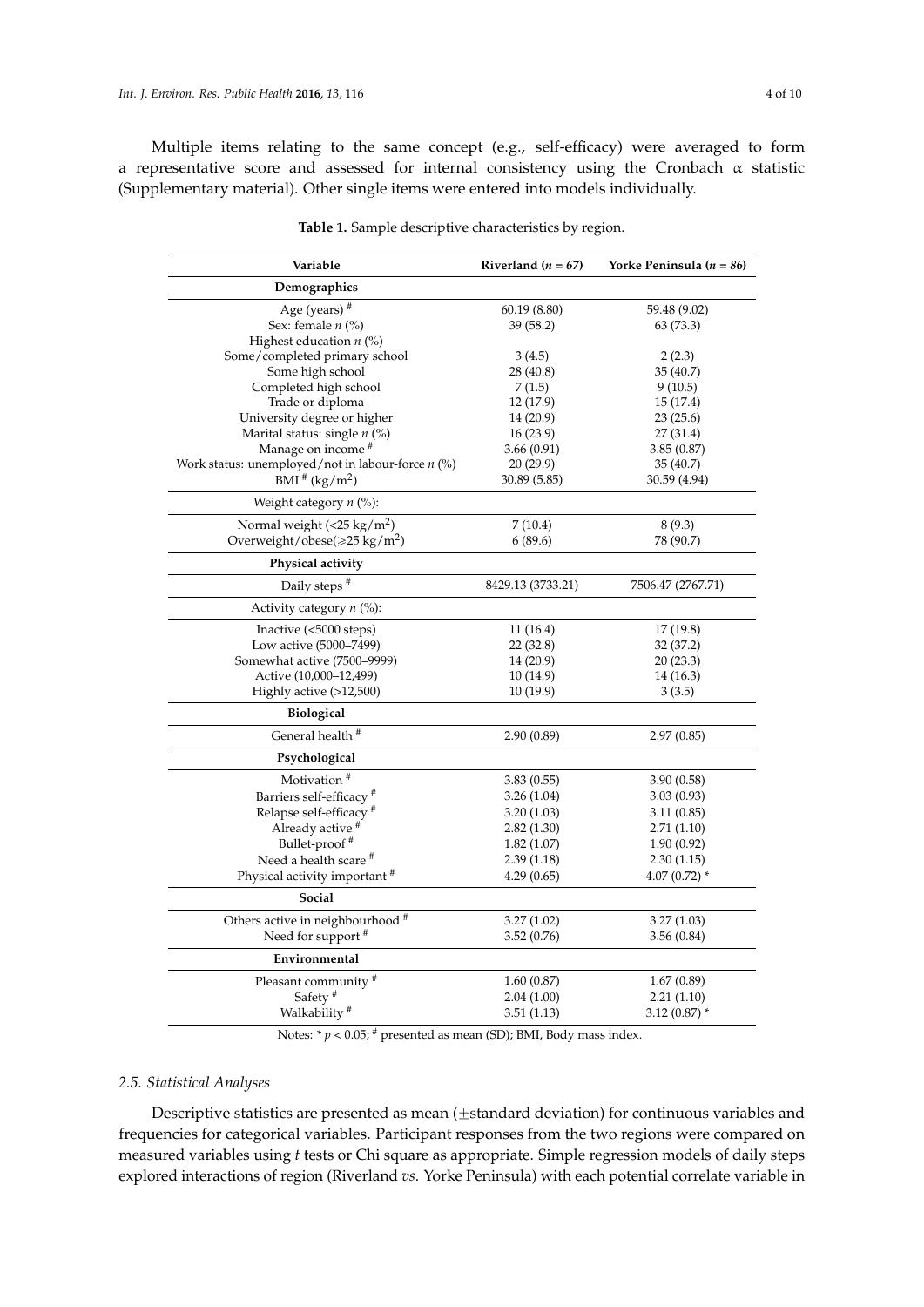turn. An alpha level of  $\leq 0.2$  was set to infer significance in these exploratory models [\[36\]](#page-9-1). As 10 of 20 possible interactions were significant, modelling was performed separately in each region. Stratified by region, ordinal logistic regression was performed including all independent variables, with step category as the dependent variable. Finally, the most parsimonious models of step category in each region were established using stepwise backward elimination with alpha set at *p* < 0.05. All analyses were conducted using STATA (version 12.0, Statacorp, College Station, TX, USA). The STATA command used for this analysis automatically screens for multicollinearity (set at VIF > 10); because of collinearity between barriers self-efficacy and relapse self-efficacy, regression modelling avoided the simultaneous inclusion of these two variables.

# **3. Results**

## *3.1. Sample Characteristics: Comparisons of Regions*

There were no statistically significant differences in age, gender, highest education level and BMI for those with ( $n = 175$ ) and those without ( $n = 9$ ) compliant pedometer data. Further sample loss due to incomplete data resulted in 153 participants (Riverland *n* = 67, Yorke Peninsula *n* = 86) with data available for analysis. In the whole analysis sample, 66.7% were female (58.2% in the Riverland and 73.3% in the Yorke Peninsula) and 90.2% were overweight or obese (89.6% in the Riverland and 90.7% in the Yorke Peninsula). There were no statistically significant differences between region samples for demographic characteristics (see Table [1\)](#page-3-0). However, it should be noted that the proportion of participants who were female was borderline statistically significantly different between regions (Pearson's Chi<sup>2</sup>  $p = 0.05$ ).

Compared with Australian Bureau of Statistics (ABS) Census data for adults 35 years and over within the relevant regions (40 years and over for age and sex data) [\[37\]](#page-9-2), Riverland participants in the current study were statistically significantly: more likely to be in the 60–70 years age group (ABS, 22.7%; current study, 44.8%, *p* < 0.0001); more likely to have a university degree (ABS, 7.0%; current study, 20.9%, *p* < 0.0001); and more likely to be full- or part-time employed (ABS, 51.4%; current study, 70.1%, *p* < 0.01). Similarly, Yorke Peninsula participants in the current study were statistically significantly: more likely to be in the 60–70 years age group (ABS, 26.6%, current study, 40.7%, *p* < 0.01); more likely to be female (ABS, 51.9%, current study, 73.3%, *p* < 0.0001); more likely to have a university degree (ABS, 5.6%; current study, 27.7%, *p* < 0.0001); and more likely to be full- or part-time employed (ABS, 40.2%; current study, 59.3%, *p* < 0.001).

Regarding hypothesised correlates of walking steps, participants in the Yorke Peninsula reported statistically significant lower levels of "physical activity important" and "walkability" compared to their Riverland counterparts. There were no other statistically significant differences in reporting of hypothesised correlates, nor was there a statistically significant difference in step counts or categories between regions.

#### *3.2. Correlates of Walking (Step Category)*

In the Riverland sample, there were independent correlates of step category from all levels of the social ecological framework represented in the analysis (see Table [2\)](#page-5-0). General health, "need for support", safety and "pleasant community" were significant in both full and parsimonious models, which explained 31% and 28% of explained variance in step category, respectively. In the Yorke Peninsula, demographic variables (age, education and marital status) were the principal contributors to the full and parsimonious models of step categories, which explained 22% and 8% of explained variance in step category, respectively. Marital status was the only correlate of walking step category in all models, with living alone associated with less walking.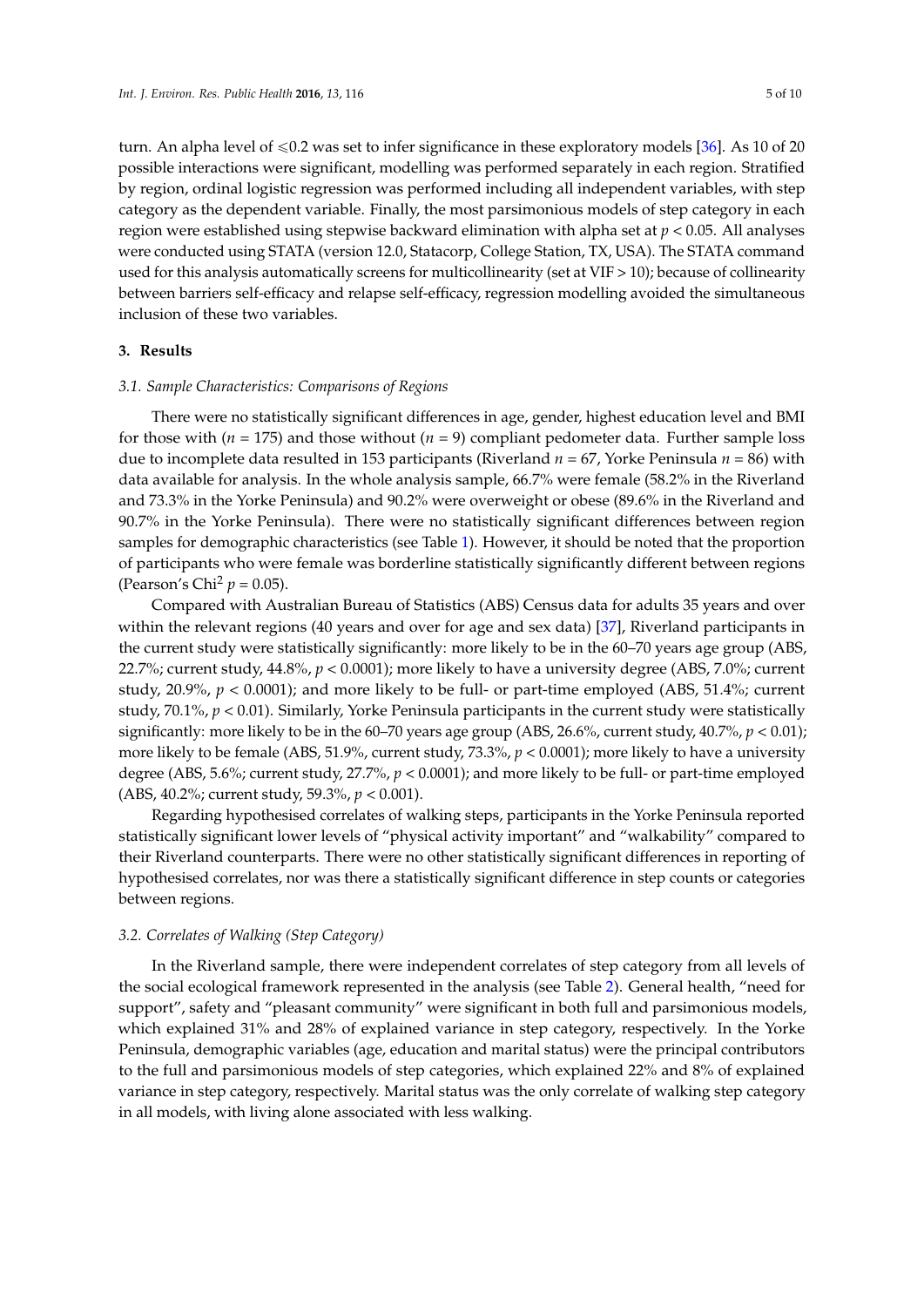| Correlate                                                                                                                                                                  | Riverland $(n = 67)$                                                                                                                                        |                                                          | Yorke Peninsula ( $n = 86$ )                                                                                                                                     |                              |
|----------------------------------------------------------------------------------------------------------------------------------------------------------------------------|-------------------------------------------------------------------------------------------------------------------------------------------------------------|----------------------------------------------------------|------------------------------------------------------------------------------------------------------------------------------------------------------------------|------------------------------|
|                                                                                                                                                                            | <b>Full Model</b>                                                                                                                                           | <b>SW Model</b>                                          | <b>Full Model</b>                                                                                                                                                | <b>SW Model</b>              |
|                                                                                                                                                                            | OR (95% CI)                                                                                                                                                 | OR (95% CI)                                              | OR (95% CI)                                                                                                                                                      | OR (95% CI)                  |
| Demographic                                                                                                                                                                |                                                                                                                                                             |                                                          |                                                                                                                                                                  |                              |
| Age (years)                                                                                                                                                                | $0.93(0.85 - 1.02)$                                                                                                                                         | $0.90(0.83 - 0.97)$ **                                   | $0.88$ (0.82-0.95) ***                                                                                                                                           | $0.89(0.85 - 0.94)$ ****     |
| <b>Sex</b><br>Female<br>Male (referent)                                                                                                                                    | $2.10(0.66 - 6.64)$                                                                                                                                         |                                                          | $1.12(0.40 - 3.15)$                                                                                                                                              |                              |
| Education                                                                                                                                                                  | $0.71(0.45 - 1.12)$                                                                                                                                         |                                                          | $0.64(0.45 - 0.91)$ *                                                                                                                                            | $0.71$ (0.5347-0.95) *       |
| Marital status:<br>Single<br>Married/de facto (referent)<br>Income                                                                                                         | $0.16(0.04 - 0.64)$ **<br>$1.66(0.83 - 3.32)$                                                                                                               | $0.60$ $(0.42 - 0.84)$ **<br>$1.88(1.07-3.32)$ *         | $0.17(0.05 - 0.52)$ **<br>$1.08(0.59 - 2.00)$                                                                                                                    | $0.41(0.17-0.99)$ *          |
| <b>Tob status:</b><br>Unemployed/not in labour force<br>Full- or part-time employed (referent)<br>BMI $(kg/m^2)$<br>General health                                         | $0.34(0.07-1.64)$<br>$1.00(0.89 - 1.13)$<br>4.00 $(1.68 - 9.50)$ **                                                                                         | $2.97(1.36 - 6.48)$ **                                   | $0.42(0.13 - 1.30)$<br>$0.99(0.91 - 1.09)$<br>$1.18(0.66 - 2.12)$                                                                                                |                              |
| Psychological<br>Motivation<br>Barriers self-efficacy<br>Relapse self-efficacy<br>Already active<br>"Bullet-proof"<br>"Need a health scare"<br>Physical activity important | $0.83(0.25 - 2.74)$<br>$0.98(0.51 - 1.88)$<br>$0.63(0.32 - 1.23)$<br>$1.41(0.72 - 2.72)$<br>$1.76(0.78 - 3.98)$<br>$1.84(0.95 - 3.53)$<br>$1.25(0.50-3.17)$ | $1.93(1.18-3.15)$ **<br>$2.33(1.39 - 3.90)$ **           | $0.47(0.20 - 1.11)$<br>$0.63(0.34 - 1.15)$<br>$1.10(0.59 - 2.05)$<br>$1.55(0.86 - 2.80)$<br>$0.96(0.55 - 1.69)$<br>$1.36(0.92 - 2.02)$<br>$3.46(1.49 - 8.03)$ ** | ٠                            |
| Social<br>Others active<br>Need for support                                                                                                                                | $0.93(0.47 - 1.81)$<br>$0.33(0.14 - 0.78)$ *                                                                                                                | $0.47(0.23 - 0.94)$ *                                    | $0.69(0.38-1.24)$<br>$0.78(0.38 - 1.61)$                                                                                                                         |                              |
| Environmental<br>Pleasant community<br>Safety<br>Walkability<br>Model pseudo R <sup>2</sup>                                                                                | $5.85(2.01-16.99)$ ***<br>$0.40(0.21 - 0.78)$ **<br>$2.45(1.08 - 5.55)$ *<br>0.31                                                                           | $2.31(1.20 - 4.44)$ **<br>$0.47(0.27 - 0.82)$ **<br>0.28 | $0.53(0.28 - 1.00)$<br>$0.85(0.51 - 1.43)$<br>$1.39(0.71 - 2.69)$<br>0.22                                                                                        | $0.62$ (0.40-0.97) *<br>0.08 |

<span id="page-5-0"></span>**Table 2.** Full and parsimonious ordinal logistic regression model results: odds ratios (OR) and 95% CI for included independent variables in predicting pedometer step categories.

Notes: BMI, body mass index; \*  $p \le 0.05$ , \*\*  $p \le 0.01$ , \*\*\*  $p \le 0.001$ , \*\*\*\*  $p \le 0.0001$ , SW = Stepwise.

# **4. Discussion**

Walking has been described as the "nearest activity to perfect exercise" [\[38\]](#page-9-3) (p. 306) and walking is a key target in population-wide physical activity promotion [\[39\]](#page-9-4) due to its association with reduced risk of all-cause mortality [\[15\]](#page-8-4). In rural Australia, where chronic disease is relatively prevalent, surprisingly little is known about the factors that shape walking behaviour. In this study, utility of the social ecological framework for understanding physical activity behaviours was somewhat supported in one region, the Riverland, with influences from all levels of this framework contributing to prediction models of daily step categories. In the Yorke Peninsula sample, much less variance in the outcome was explained overall, largely by demographic variables. In reference to the aim of the study, there were clear differences in the pattern of correlates between regions.

The results of this study suggest the need to explicate influences on walking behaviour "from the ground up" in each rural region, and that a "one size fits all" approach to physical activity promotion in rural Australia may lead to lower overall success rates. For instance, efforts to promote regular walking in adult residents of the Yorke Peninsula are more likely be successful if older residents are targeted. On the other hand, Riverland adults are likely to benefit from a focus on improving safety for walking, providing options that better meet the needs of those with relatively poor general health, and shifting attitudes towards personal health from a reactive to a proactive perspective. In both regions, strategies that particularly support those living alone are warranted.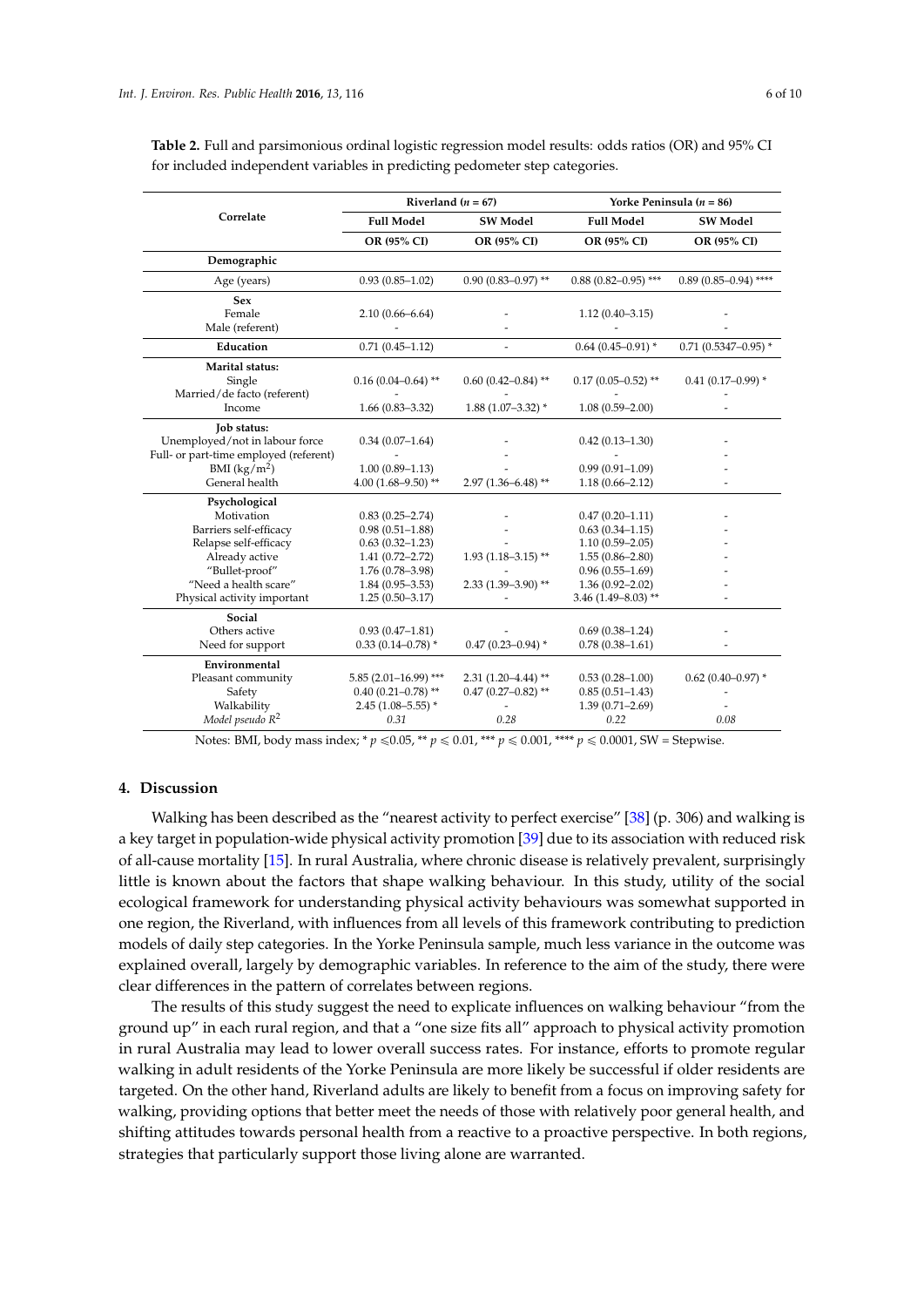In the Yorke Peninsula, participants with higher education were less likely to be in the active step categories. This conflicts with much of the literature that reports a positive association of socioeconomic status and self-reported habitual physical activity among Australian adults [\[17\]](#page-8-6). It is feasible that in our study those with relatively high education status were more likely to be employed in desk-based office jobs that are relatively sedentary, while those with lower education are more likely to work on farms or in other active occupations [\[40\]](#page-9-5). Unfortunately the measurement of daily physical activity by pedometry does not allow for measurement time frames to be segmented into work and non-work time.

Notably, walkability as defined in this study was not associated with walking in parsimonious models in either study region. This observation is in accord with a recent Australian study that showed stronger associations of the perceived physical activity environment (that included elements of walkability) and leisure-time physical activity among urban compared with rural middle-to-older aged adults [\[11\]](#page-8-0). Nevertheless, it must be acknowledged that a thorough assessment of walkability should focus on walking for different purposes (e.g., recreation, transport and occupation) separately, and should include details of the route and destinations. Given the size of the questionnaire used in the current study, the inclusion of such detail would have added considerably, and perhaps prohibitively, to participant burden. Another plausible explanation may lie in the structure of the data. As walkability was generally rated highly by study participants, there may have been limited variability in the scores on this domain to explain variance in the dependent variable, despite the fact that walkability may still be ecologically important for walking behaviours.

A number of strengths and limitations of this study warrant acknowledgment. Daily walking was assessed using the best available step measurement in a predominantly inactive and overweight adult population [\[23\]](#page-8-12). Further, the data storage capacity of the pedometer allows covert step recording that minimises reactivity associated with participants recording daily steps, which can be as high as ~15% [\[25\]](#page-8-14). Nevertheless, awareness among participants that their physical activity was being monitored can still lead to altered behaviour in the monitoring period [\[16\]](#page-8-5). While impossible to quantify, it is likely that this effect would be similar in the two study regions and would negligibly distort statistical modelling.

True region-specific correlates of regular walking may have been masked by the convenience sampling which led to an under-representation of male participants and an over-representation of overweight and obese participants. The targeting of insufficiently active people for recruitment into a walking intervention may have contributed to the different model structures in the two regions given that a higher proportion of Yorke Peninsula residents were insufficiently active. It is also interesting to note that 33% of participants in the Riverland and 30% in the Yorke Peninsula agreed or strongly agreed that they were "already active" and yet had volunteered to participate in an intervention to promote regular walking. This suggests that the attraction of many rural adults to physical activity promotion initiatives might be driven by motivators other than health improvement that were not measured in the current study. Nevertheless, the overall findings of this study are important from the health promotion perspective as over 50% of participants in both regions were "low active" or "inactive", among whom the relatively largest health gains are associated with an achievable increase in regular walking of up to 120 min $\cdot$  wk $^{-1}$  [\[15\]](#page-8-4).

The focus of this study was on correlates of overall daily walking. This research could be extended to identify correlates of: walking for different reasons, such as recreation, transport and occupation; types of physical activity other than walking; and sedentary behaviours such as prolonged sitting which are independently associated with several health outcomes [\[41\]](#page-9-6). Finally, the research should be scaled up to include more than two rural regions, representing a wider diversity of primary industries, to confirm the regional specificity of correlates of walking seen in this study.

Arising from their discussions with health care professionals in rural Australia, Allan, Ball and Alston [\[42\]](#page-9-7) wrote of the idiosyncratic "personalities" of small rural townships. Others have highlighted the uniqueness of rural communities and regions in relation to health. Ricketts [\[12\]](#page-8-1) (p. 44) noted that urban–rural comparisons are "plagued by the problem of aggregation of widely divergent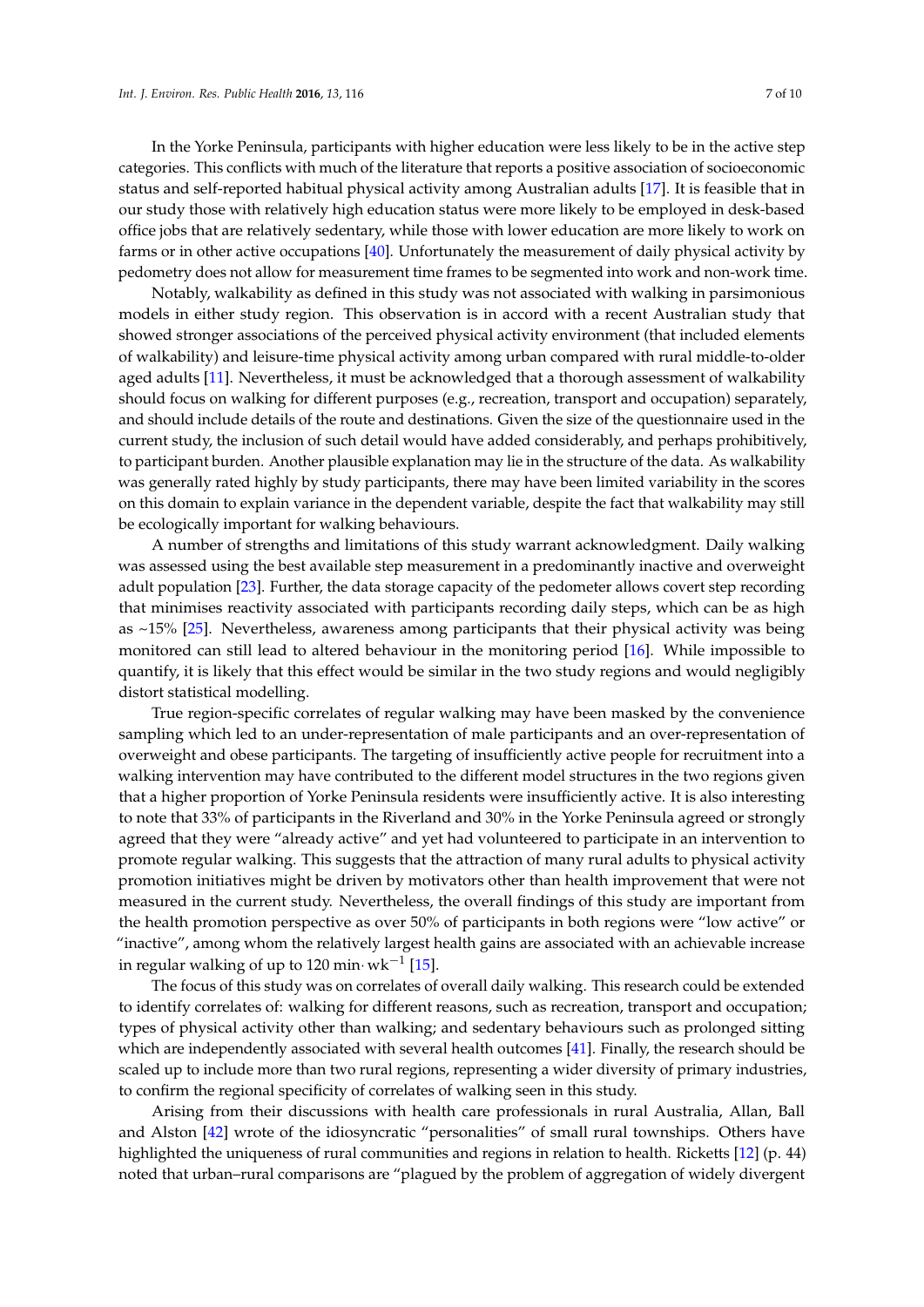nonmetropolitan populations . . . " while there are "regional patterns of rural disadvantage." In their scoping review of sustainability in community-based obesity prevention, Whelan and colleagues [\[43\]](#page-9-8) highlighted the critical importance of engaging communities to take stronger control over the determinants of health that are relevant to their context. By considering the unique attributes, assets and interests of individual communities, initiatives are likely to achieve better "buy in" by promoting a strong sense of community ownership. One of the key challenges is to address the lack of confidence among local governments and policy makers to adopt a broad health promotion agenda at the local level [\[44\]](#page-9-9) by providing the best available research evidence to guide community-level decision making for health promotion initiatives [\[43\]](#page-9-8).

## **5. Conclusions**

From a public health perspective, higher levels of habitual walking will effectively reduce all-cause mortality [\[15\]](#page-8-4). The results of this study indicate that meeting the challenge of relatively poor health among rural Australians through physical activity promotion will require further investigation of region-specific approaches that take full account of local resources and population attributes.

**Acknowledgments:** James Dollman was supported by a South Australian Cardiovascular Research Development Fellowship Grant, co-funded by the National Heart Foundation of Australia and the Government of South Australia. Dorota Zarnowiecki is supported by National Health and Medical Research Council Programme Grant funding (Grant Number 631947).

**Author Contributions:** James Dollman, Nicole Lewis and Suzanne Carroll designed the study; Nicole Lewis and Suzanne Carroll coordinated the study, and collected and cleaned the data; James Dollman conducted the statistical analysis, and Suzanne Carroll and Dorota Zarnowiecki contributed to the interpretation of the results; James Dollman wrote the manuscript, Nicole Lewis, Melissa Hull, Suzanne Carroll and Dorota Zarnowiecki contributed to the writing of the manuscript and Nicole Lewis revised the manuscript. All authors approved the final version of the manuscript.

**Conflicts of Interest:** The authors declare no conflict of interest.

## **References**

- <span id="page-7-0"></span>1. Australian Bureau of Statistics. *Australian Health Survey: Updated Results, 2011–2012*; Cat. No. 4364.0.55.003; ABS: Canberra, Australia, 2013.
- <span id="page-7-1"></span>2. Australian Institute of Health and Welfare. *A Snapshot of Men's Health in Regional and Remote Australia*; Rural Health Series No. 11 Cat. No. PHE 120; AIHW: Canberra, Australia, 2010.
- <span id="page-7-2"></span>3. Boehm, J.; Franklin, R.C.; Newitt, R.; McFarlane, K.; Grant, T.; Kurkowski, B. Barriers and motivators to exercise for older adults: A focus on those living in rural and remote areas of Australia. *Austr. J. Rural Health* **2013**, *21*, 141–149. [\[CrossRef\]](http://dx.doi.org/10.1111/ajr.12032) [\[PubMed\]](http://www.ncbi.nlm.nih.gov/pubmed/23782281)
- <span id="page-7-3"></span>4. Phillips, A. Health status differentials across rural and remote Australia. *Austr. J. Rural Health* **2009**, *17*, 2–9. [\[CrossRef\]](http://dx.doi.org/10.1111/j.1440-1584.2008.01029.x) [\[PubMed\]](http://www.ncbi.nlm.nih.gov/pubmed/19161493)
- <span id="page-7-4"></span>5. Ball, K.; Cleland, V.; Dollman, J.; Turrell, G. Action area 7: Disadvantaged populations. In *Blueprint for an Active Australia*, 2nd ed.; National Heart Foundation of Australia: Melbourne, Australia, 2014.
- <span id="page-7-5"></span>6. Wilcox, S.; Castro, C.; King, A.C.; Housemann, R.; Brownson, R.C. Determinants of leisure time physical activity in rural compared with urban older and ethnically diverse women in the United States. *J. Epidemiol. Community Health* **2000**, *54*, 667–672. [\[CrossRef\]](http://dx.doi.org/10.1136/jech.54.9.667) [\[PubMed\]](http://www.ncbi.nlm.nih.gov/pubmed/10942445)
- <span id="page-7-6"></span>7. Badland, H.; Schofield, G. Understanding the relationship between town size and physical activity levels: A population study. *Health Place* **2006**, *12*, 538–546. [\[CrossRef\]](http://dx.doi.org/10.1016/j.healthplace.2005.08.007) [\[PubMed\]](http://www.ncbi.nlm.nih.gov/pubmed/16172014)
- 8. Cunningham, G.O.; Michael, Y.L. Concepts guiding the study of the impact of the built environment on physical activity for older adults: A review of the literature. *Am. J. Health Promot.* **2004**, *18*, 435–443. [\[CrossRef\]](http://dx.doi.org/10.4278/0890-1171-18.6.435) [\[PubMed\]](http://www.ncbi.nlm.nih.gov/pubmed/15293929)
- 9. Duncan, M.J.; Spence, J.C.; Mummery, W.K. Perceived environment and physical activity: A meta-analysis of selected environmental characteristics. *Int. J. Behav. Nutr. Phys. Act.* **2005**, *2*. [\[CrossRef\]](http://dx.doi.org/10.1186/1479-5868-2-11) [\[PubMed\]](http://www.ncbi.nlm.nih.gov/pubmed/16138933)
- 10. Humpel, N.; Owen, N.; Leslie, E. Environmental factors associated with adults' participation in physical activity. A review. *Am. J. Prev. Med.* **2002**, *22*, 188–199. [\[CrossRef\]](http://dx.doi.org/10.1016/S0749-3797(01)00426-3)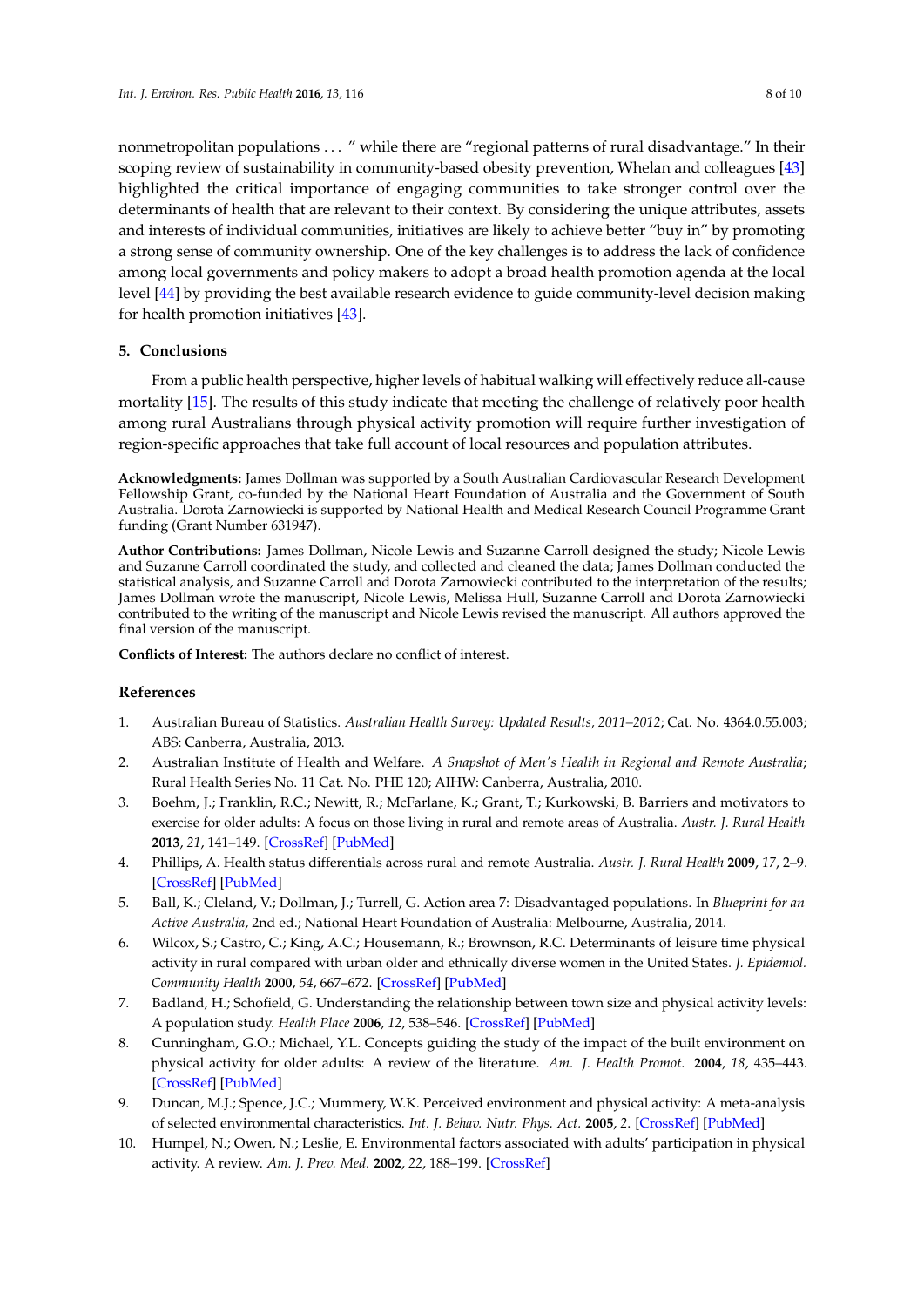- <span id="page-8-0"></span>11. Cleland, V.; Sodergren, M.; Otahal, P.; Timperio, A.; Ball, K.; Crawford, D.; Salmon, J.; McNaughton, S.A. Associations Between the Perceived Environment and Physical Activity Among Adults Aged 55–65 Years: Does Urban-rural Area of Residence Matter? *J. Aging Phys. Act.* **2015**, *23*, 55–63. [\[CrossRef\]](http://dx.doi.org/10.1123/JAPA.2012-0271) [\[PubMed\]](http://www.ncbi.nlm.nih.gov/pubmed/24412944)
- <span id="page-8-1"></span>12. Ricketts, T.C. *Rural Health in the United States*; Oxford University Press: New York, NY, USA, 1999.
- <span id="page-8-2"></span>13. Pettman, T.; Magarey, A.; Mastersson, N.; Wilson, A.; Dollman, J. Improving weight status in childhood: Results from the eat well be active community programs. *Int. J. Public Health* **2014**, *59*, 43–50. [\[CrossRef\]](http://dx.doi.org/10.1007/s00038-013-0455-4) [\[PubMed\]](http://www.ncbi.nlm.nih.gov/pubmed/23529384)
- <span id="page-8-3"></span>14. Giles-Corti, B.; Donovan, R.J. The relative influence of individual, social and physical environment determinants of physical activity. *Soc. Sci. Med.* **2002**, *54*, 1793–1812. [\[CrossRef\]](http://dx.doi.org/10.1016/S0277-9536(01)00150-2)
- <span id="page-8-4"></span>15. Kelly, P.; Kahlmeier, S.; Götschi, T.; Orsini, N.; Richards, J.; Roberts, N.; Scarborough, P.; Foster, C. Systematic review and meta-analysis of reduction in all-cause mortality from walking and cycling and shape of dose response relationship. *Int. J. Behav. Nutr. Phys. Act.* **2014**, *11*. [\[CrossRef\]](http://dx.doi.org/10.1186/s12966-014-0132-x) [\[PubMed\]](http://www.ncbi.nlm.nih.gov/pubmed/25344355)
- <span id="page-8-5"></span>16. Dollman, J.; Okely, A.D.; Hardy, L.; Timperio, A.; Salmon, J.; Hills, A.P. A hitchhiker's guide to assessing young people's physical activity: Deciding what method to use. *J. Sci. Med. Sport* **2009**, *12*, 518–525. [\[CrossRef\]](http://dx.doi.org/10.1016/j.jsams.2008.09.007) [\[PubMed\]](http://www.ncbi.nlm.nih.gov/pubmed/19038579)
- <span id="page-8-6"></span>17. Gill, T.; Fullerton, S.; Taylor, A.W. *Physical Activity among South Australian Adults. September 2007*; Population Research and Outcome Studies Unit, SA Health: Adelaide, Australia, 2008.
- <span id="page-8-7"></span>18. Australian Bureau of Statistics. 2006 Census QuickStats: Riverland (Statistical Subdivision). Available online: http://www.censusdata.abs.gov.au/census\_services/getproduct/census/2006/quickstat/42005 (accessed on 8 October 2015).
- <span id="page-8-8"></span>19. Australian Bureau of Statistics. *2006 Census QuickStats: Yorke Peninsula DC (Statistical Subdivision)*; Available online: http://www.censusdata.abs.gov.au/census\_services/getproduct/census/2006/quickstat/ LGA48830?opendocument&navpos=220 (accessed on 9 October 2015).
- <span id="page-8-9"></span>20. Milton, K.; Bull, F.; Bauman, A. Reliability and validity testing of a single-item physical activity measure. *Br. J. Sports Med.* **2011**, *45*, 203–208. [\[CrossRef\]](http://dx.doi.org/10.1136/bjsm.2009.068395) [\[PubMed\]](http://www.ncbi.nlm.nih.gov/pubmed/20484314)
- <span id="page-8-10"></span>21. Department of Health and Aged Care. *National Physical Activity Guidelines for Australians*; Department of Health and Aged Care: Canberra, Australia, 1999.
- <span id="page-8-11"></span>22. Sports Medicine Australia. *Sports Medicine Australia Adult Pre-Exercise Screening System*; Available online: http://www.essa.org.au/for-gps/adult-pre-exercise-screening-system/ (accessed on 2 October 2011).
- <span id="page-8-12"></span>23. Crouter, S.E.; Schneider, P.L.; Bassett, D.R., Jr. Spring-levered *versus* piezo-electric pedometer accuracy in overweight and obese adults. *Med. Sci. Sports Exerc.* **2005**, *37*, 1673–1679. [\[CrossRef\]](http://dx.doi.org/10.1249/01.mss.0000181677.36658.a8) [\[PubMed\]](http://www.ncbi.nlm.nih.gov/pubmed/16260966)
- <span id="page-8-13"></span>24. National Health Performance Authority. *Healthy Communities: Overweight and Obesity Rates across Australia, 2011–12 (In Focus)*; National Health Performance Authority: Sydney, Australia, 2013.
- <span id="page-8-14"></span>25. Tudor-Locke, C.; Bassett, D.R.; Shipe, M.F.; McClain, J.J. Pedometry methods for assessing free-living adults. *J. Phys. Act. Health* **2011**, *8*, 445–453. [\[PubMed\]](http://www.ncbi.nlm.nih.gov/pubmed/21487145)
- <span id="page-8-15"></span>26. Tudor-Locke, C.; Burkett, L.; Reis, J.P.; Ainsworth, B.E.; Macera, C.A.; Wilson, D.K. How many days of pedometer monitoring predict weekly physical activity in adults? *Prev. Med.* **2005**, *40*, 293–298. [\[CrossRef\]](http://dx.doi.org/10.1016/j.ypmed.2004.06.003) [\[PubMed\]](http://www.ncbi.nlm.nih.gov/pubmed/15533542)
- <span id="page-8-16"></span>27. Tudor-Locke, C.; Bassett, D.R., Jr. How many steps/day are enough? Preliminary pedometer indices for public health. *Sports Med.* **2004**, *34*, 1–8. [\[CrossRef\]](http://dx.doi.org/10.2165/00007256-200434010-00001) [\[PubMed\]](http://www.ncbi.nlm.nih.gov/pubmed/14715035)
- <span id="page-8-17"></span>28. Marfell-Jones, M.; Olds, T.; Stewart, A.; Carter, L. *International Standards for Anthropometric Assessment*; International Society for the Advancement of Kinanthropometry: Potchefstroom, South Africa, 2006.
- <span id="page-8-18"></span>29. Dishman, R.K.; Ickes, W.; Morgan, W.P. Self-motivation and adherence to habitual physical activity1. *J. Appl. Soc. Psychol.* **1980**, *10*, 115–132. [\[CrossRef\]](http://dx.doi.org/10.1111/j.1559-1816.1980.tb00697.x)
- 30. Nigg, C.R.; Riebe, D. The transtheoretical model: Research review of exercise behavior and older adults. In *Exercise and Behavior Change in Older Adults: Interventions with the Transtheoretical Model*; Burbank, P., Riebe, D., Eds.; Springer: New York, NY, USA, 2002; p. 147.
- 31. Schwarzer, R.; Schüz, B.; Ziegelmann, J.P.; Lippke, S.; Luszczynska, A.; Scholz, U. Adoption and maintenance of four health behaviors: Theory-guided longitudinal studies on dental flossing, seat belt use, dietary behavior, and physical activity. *Ann. Behav. Med.* **2007**, *33*, 156–166. [\[CrossRef\]](http://dx.doi.org/10.1007/BF02879897) [\[PubMed\]](http://www.ncbi.nlm.nih.gov/pubmed/17447868)
- 32. O'Kane, G.M.; Craig, P.; Black, D.; Sutherland, D. Riverina men's study: A preliminary exploration of the diet, alcohol use and physical activity behaviours and attitudes of rural men in two Australian New South Wales electorates. *Rural Remote Health* **2008**, *8*. [\[CrossRef\]](http://dx.doi.org/10.1177/1359105311413480)